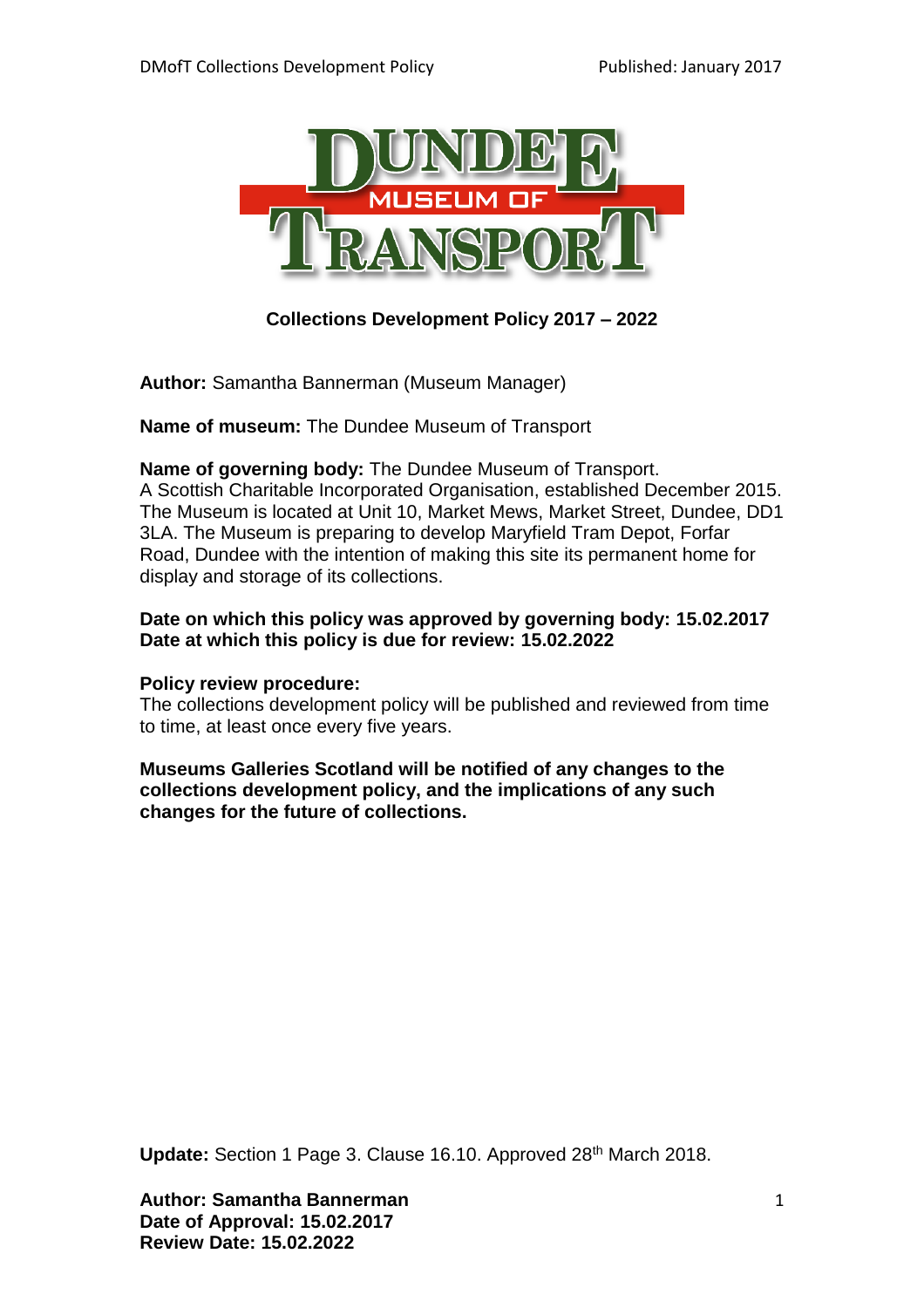## **Contents**

| 1. Relationship to other relevant policies/plans of the organisation    | Page 3 |
|-------------------------------------------------------------------------|--------|
| 2. History of the collections                                           | Page 4 |
| 3. An overview of current collections                                   | Page 4 |
| 4. Themes and priorities for future collecting                          | Page 4 |
| 5. Themes and priorities for rationalisation and disposal               | Page 5 |
| 6. Legal and ethical framework for acquisition and disposal of<br>items | Page 5 |
| 7. Collecting policies of other museums                                 | Page 5 |
| 8. Archival holdings                                                    | Page 6 |
| 9. Acquisition                                                          | Page 6 |
| 10. Human remains                                                       | Page 7 |
| 11. Biological and geological material                                  | Page 7 |
| 12. Archaeological material                                             | Page 7 |
| 13. Exceptions                                                          | Page 7 |
| 14. Spoliation                                                          | Page 7 |
| 15. The Repatriation and Restitution of objects and human<br>remains    | Page 7 |
| 16. Disposal procedures                                                 | Page 7 |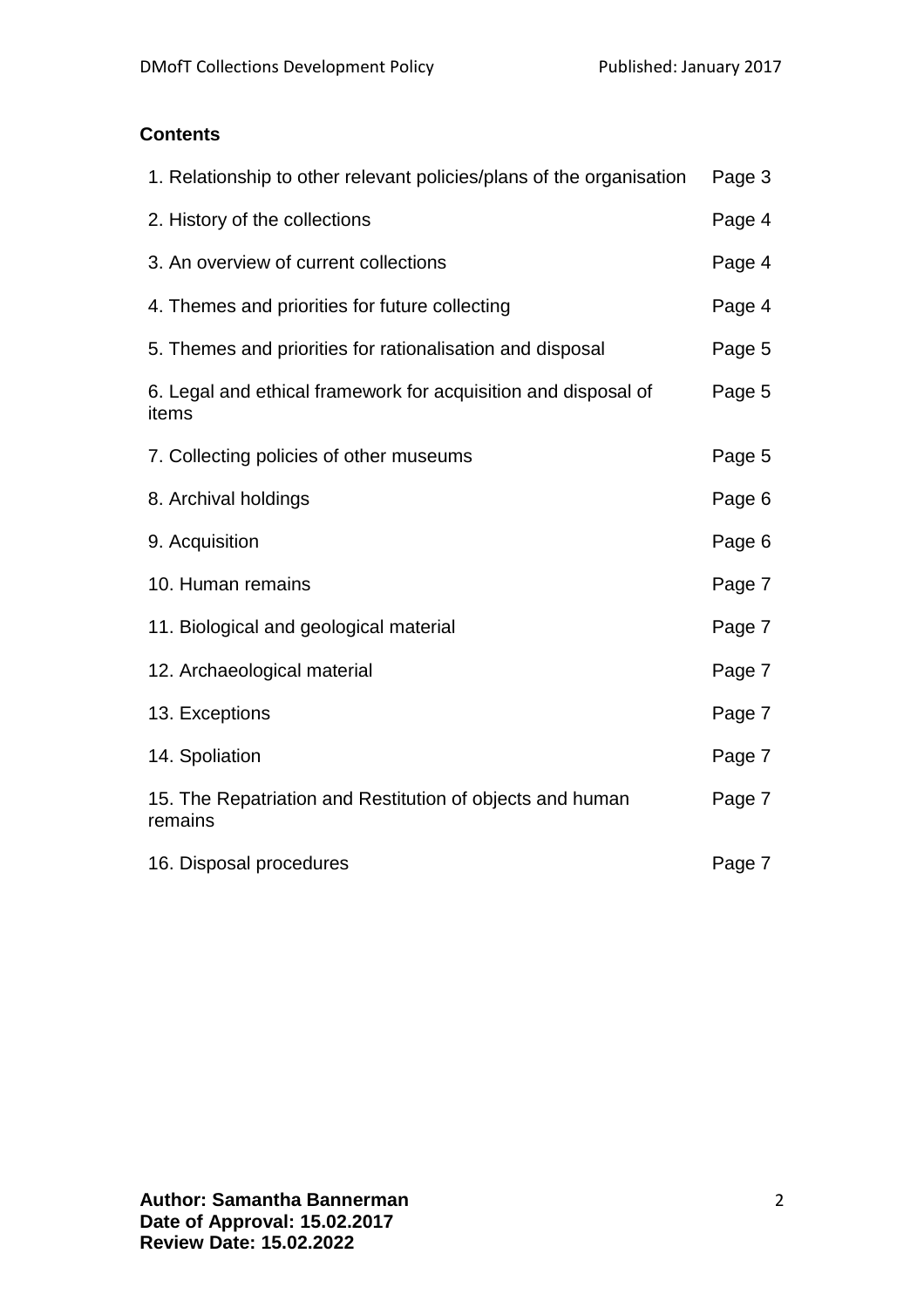## **1. Relationship to other relevant policies/plans of the organisation:**

- 1.1. The museum's statement of purpose is: *The Dundee Museum of Transport will preserve the transport heritage of Dundee and the surrounding area. We aim to enable our visitors to gain enjoyment, learning and inspiration from our collections, buildings and activities".*
- 1.2. The governing body will ensure that both acquisition and disposal are carried out openly and with transparency.
- 1.3. By definition, the museum has a long-term purpose and holds collections in trust for the benefit of the public in relation to its stated objectives. The governing body therefore accepts the principle that sound curatorial reasons must be established before consideration is given to any acquisition to the collection, or the disposal of any items in the museum's collection.
- 1.4. Acquisitions outside the current stated policy will only be made in exceptional circumstances.
- 1.5. The museum recognises its responsibility, when acquiring additions to its collections, to ensure that care of collections, documentation arrangements and use of collections will meet the requirements of the Museum Accreditation Standard. This includes using SPECTRUM primary procedures for collections management. It will take into account limitations on collecting imposed by such factors as staffing, storage and care of collection arrangements.
- 1.6. The museum will undertake due diligence and make every effort not to acquire, whether by purchase, gift, bequest or exchange, any object or specimen unless the governing body or responsible officer is satisfied that the museum can acquire a valid title to the item in question.
	- 1.7. The museum will not undertake disposal motivated principally by financial reasons
	- 1.8. In 2015 a Collections Policy, Donations Policy and Accessions Policy was developed and approved by the Dundee Museum of Transport Board. These policy documents have been reviewed and incorporated into this Policy Statement for the purposes of Accreditation.
	- 1.9. This Policy Statement supersedes all previous and existing practices and policies, formal or informal, relating to the acquisition and rationalisation of items for the collections.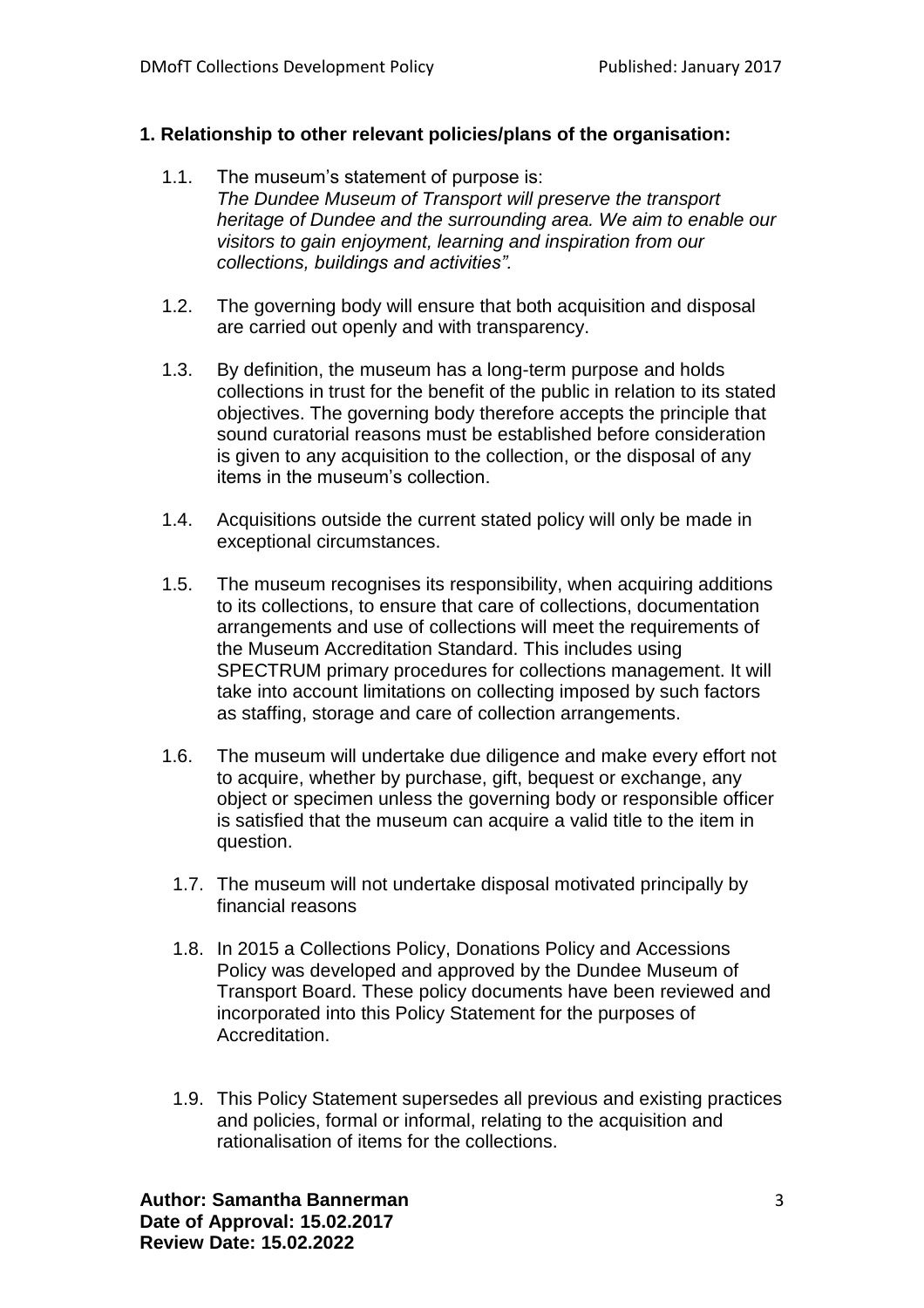## **2. History of the collections**

The collections date back to 2010 when the committee overseeing the establishing of a museum started to collect and preserve objects and archive material that related to the transport history of the local area. The majority of the collections have been gifted to the museum however the museum has also taken a pro-active approach in purchasing objects, where funding permits, that enhance the existing collections and/or have a significant provenance to Dundee.

## **3. An overview of current collections**

3.1 The Museum collects vehicles, models, art, social history artefacts, costume, documents, prints and photographs which relate to the transport history of Dundee and surrounding areas. These collections date from circa 1800 to the present day.

The collections mainly relate to industries and businesses that are no longer in operation and document a time in Dundee's history that was critical to both its growth and decline, not least when maritime transport relating to the River Tay was central to the life of the city and its people.

Currently, the collections include:

- objects that illustrate the history of all forms of transport.
- objects that increase appreciation and understanding of the importance of transport in its various forms to the lives of the people of Dundee and the wider area of Scotland.
- objects that enable the Museum to tell the story of the historical progress of different transport technologies.

The collections contain upwards of 2,000 objects and documents that have been categorized into the following themes: Air, Nautical, Rail, Road Transport and Trams.

Examples from the collections are detailed in appendix 1 of this policy.

## **4. Themes and Priorities for Future Collecting**

4.1 The Dundee Museum of Transport will actively collect objects to build a significant collection that represents the transport heritage of Dundee and the surroundings areas of Angus, Fife and Perthshire from circa 1800 to the present day. Themes to follow are: Air, Nautical, Rail, Road Transport and Trams.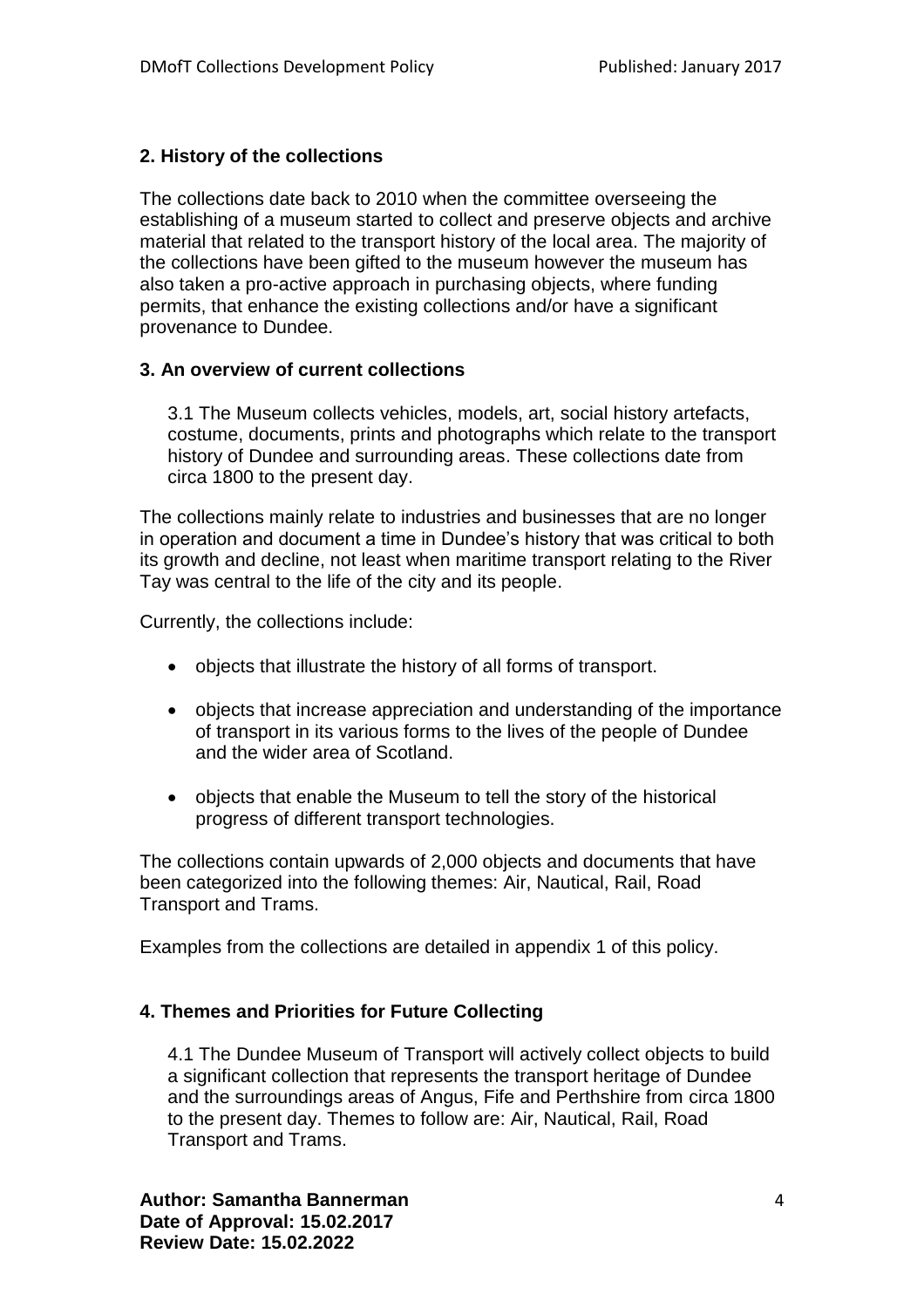Future collecting will follow the priorities below in that objects should be:

- significant to the Museum's theme of transport in and around Dundee from circa 1800 to the present day.
- in some sense unique, and that long term preservation will be of benefit to the Museum and to the wider public.

Specifically, the museum will not collect objects that:

- duplicate material already in the collection.
- belong in the collection of another suitable institution such as another museum, library or archive. (See section 9 "Collecting Policies of Other Museums").

Objects that fall outside the Collections Policy above, but that the Board feel will significantly enhance the visitor experience provided by the Museum may be considered for entry into the collections. The entry of said object(s) will be subject to the approval of the Board and can only be accepted into the collections upon the production of a signed minute of the Board's approval.

## **5. Themes and priorities for rationalisation and disposal**

As of January 2017 there were no accessioned objects in the museum collection. A programme of accessioning is being undertaken during this policy period and during this process the entire collection, currently documented to entry level, will be rationalised. Reference should be made to the Documentation Procedural Manual and Documentation Plan for guidance.

## **6. Legal and ethical framework for acquisition and disposal of items**

6.1 The museum recognises its responsibility to work within the parameters of the Museum Association Code of Ethics when considering acquisition and disposal.

## **7. Collecting policies of other museums**

The museum will take account of the collecting policies of other museums and other organisations collecting in the same or related areas or subject fields. It will consult with these organisations where conflicts of interest may arise or to define areas of specialism, in order to avoid unnecessary duplication and waste of resources.

Specific reference is made to the following museum(s):

Leisure and Culture Dundee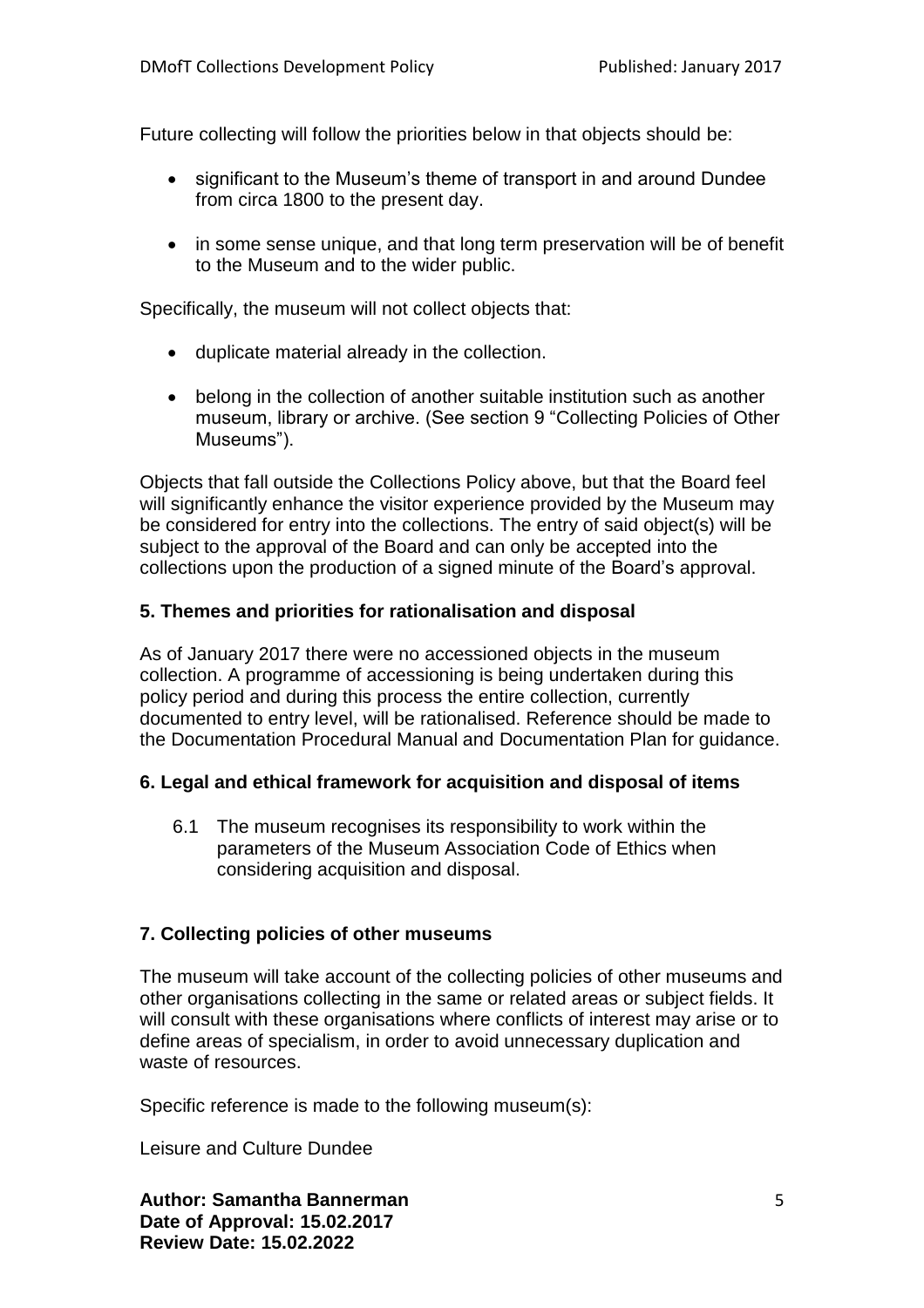Dundee Heritage Trust

HMS Frigate Unicorn

Montrose Air Station Heritage Centre

Grampian Transport Museum

Dundee City Council Archives

University of Dundee Archives Services

## **8. Archival holdings**

Archive material will be accepted into the collections where it enhances the existing collections and meets the criteria of section 4 "Themes and Priorities for Future Collecting" of this policy.

Significant or large collections of archival material will be considered for deposit with Dundee City Council Archives or the University of Dundee Archives Services rather than with the museum if it is felt that the museum could not properly care for this material due to storage and/or environmental issues. Any consideration to pass on archival material to another archive will require approval from the museum committee.

## **9. Acquisition**

- 9.1 The museum will exercise due diligence and make every effort not to acquire, whether by purchase, gift, bequest or exchange, any object or specimen unless the governing body or responsible officer is satisfied that the museum can acquire a valid title to the item in question.
- 9.2 The museum will not acquire any object or specimen unless it is satisfied that the object or specimen has not been acquired in, or exported from, its country of origin (or any intermediate country in which it may have been legally owned) in violation of that country's laws. (For the purposes of this paragraph 'country of origin' includes the United Kingdom).
- 9.3 In accordance with the provisions of the UNESCO 1970 Convention on the Means of Prohibiting and Preventing the Illicit Import, Export and Transfer of Ownership of Cultural Property, which the UK ratified with effect from November 1 2002, the museum will reject any items that have been illicitly traded. The governing body will be guided by the national guidance on the responsible acquisition of cultural property issued by the Department for Culture, Media and Sport in 2005.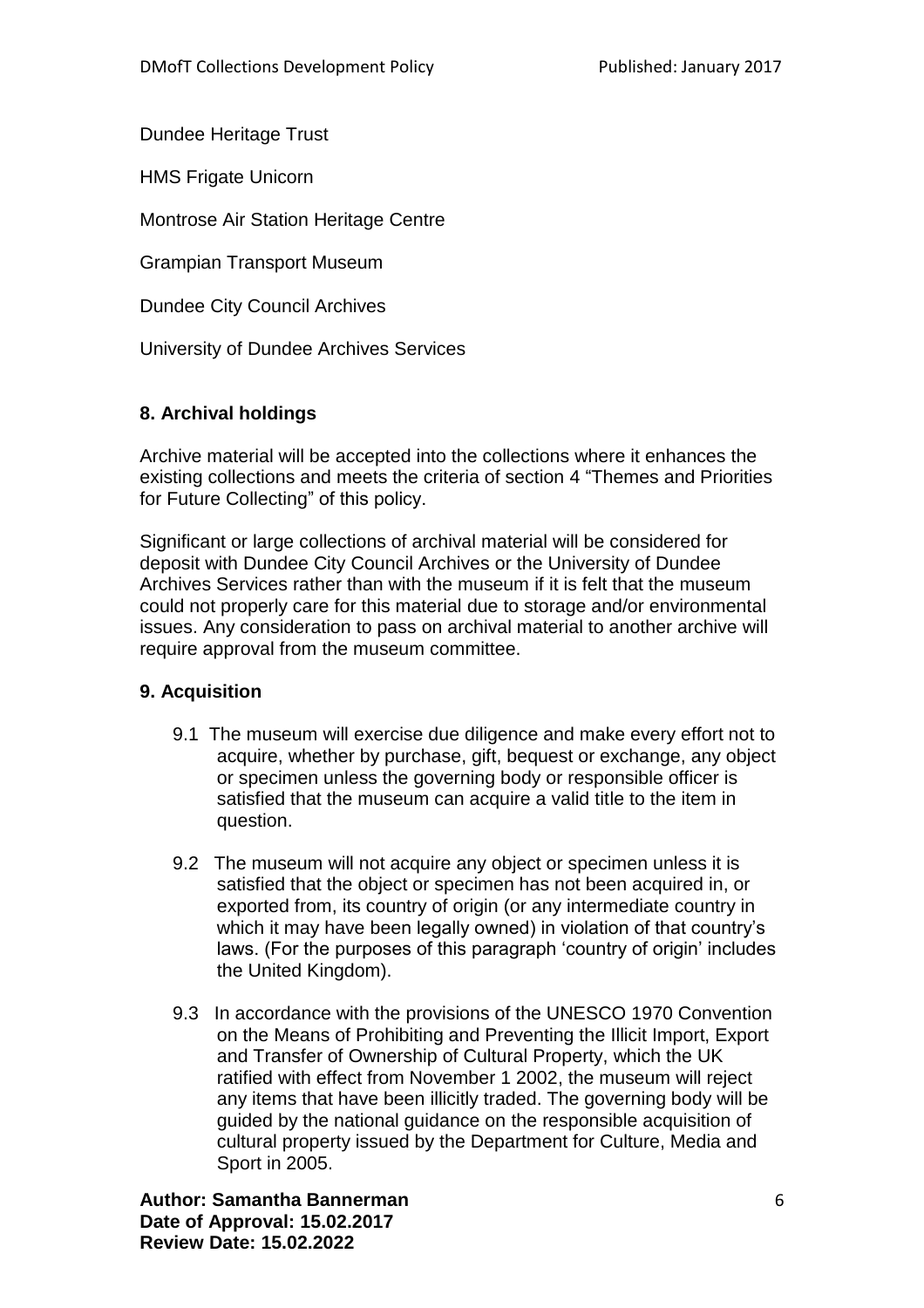#### **10. Human remains**

10.1 The museum does not hold or intend to acquire any human remains**.**

#### **11. Biological and geological material**

11.1 The museum will not acquire any biological or geological material.

#### **12. Archaeological material**

12.1 The museum will not acquire any archaeological material.

#### **13. Exceptions**

- 13.1 Any exceptions to the above clauses will only be because the museum is:
	- o acting as an externally approved repository of last resort for material of local (UK) origin
	- $\circ$  acting with the permission of authorities with the requisite jurisdiction in the country of origin

In these cases the museum will be open and transparent in the way it makes decisions and will act only with the express consent of an appropriate outside authority. The museum will document when these exceptions occur.

## **14. Spoliation**

14.1 The museum will use the statement of principles 'Spoliation of Works of Art during the Nazi, Holocaust and World War II period', issued for non-national museums in 1999 by the Museums and Galleries Commission.

#### **15. The Repatriation and Restitution of Objects and Human Remains**

Not applicable.

#### **16. Disposal procedures**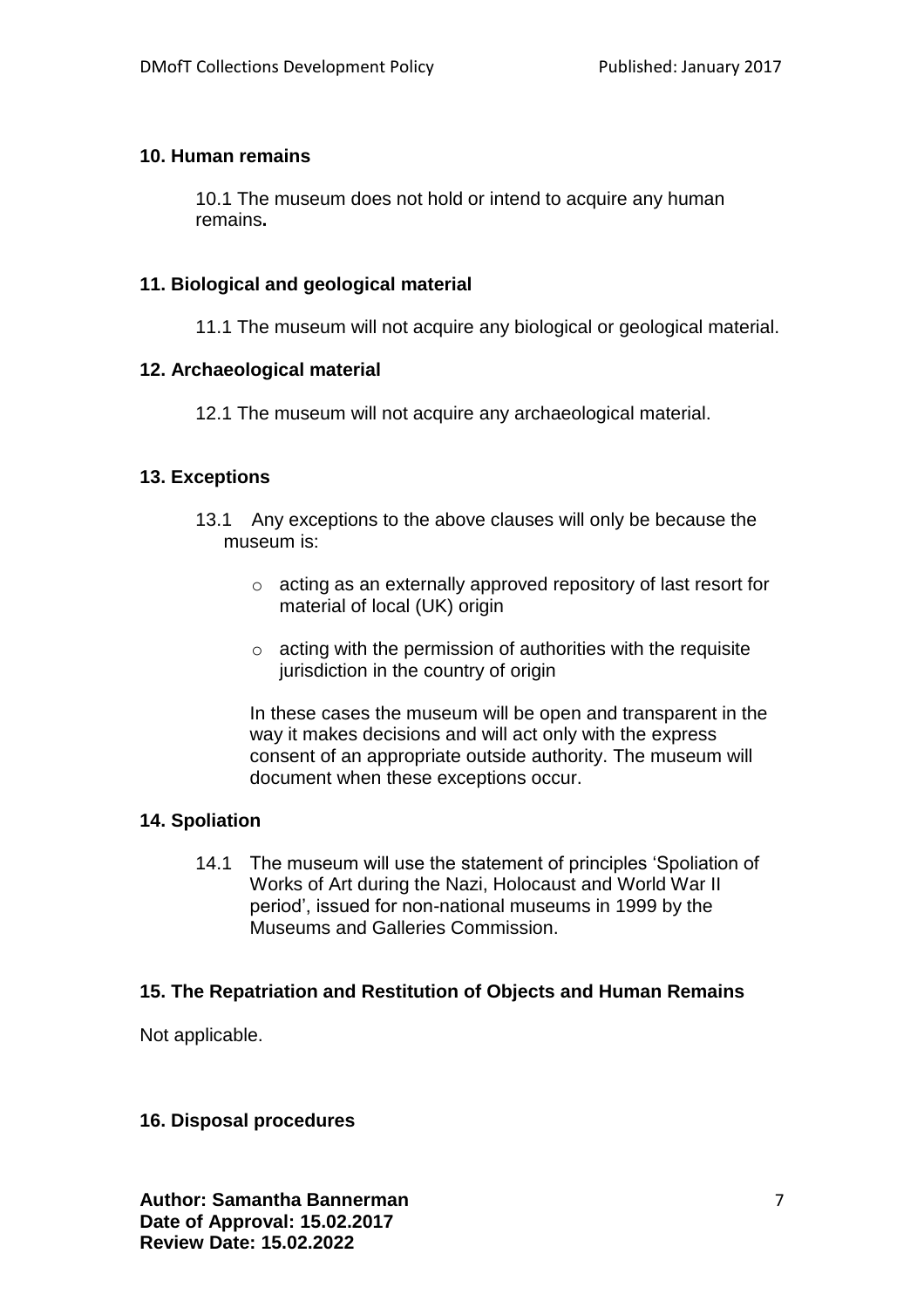- 16.1 All disposals will be undertaken with reference to the SPECTRUM Primary Procedures on disposal.
- 16.2 The governing body will confirm that it is legally free to dispose of an item. Agreements on disposal made with donors will also be taken into account.
- 16.3 When disposal of a museum object is being considered, the museum will establish if it was acquired with the aid of an external funding organisation. In such cases, any conditions attached to the original grant will be followed. This may include repayment of the original grant and a proportion of the proceeds if the item is disposed of by sale.
- 16.4 When disposal is motivated by curatorial reasons the procedures outlined below will be followed and the method of disposal may be by gift, sale, exchange or as a last resort destruction.
- 16.5 The decision to dispose of material from the collections will be taken by the governing body only after full consideration of the reasons for disposal. Other factors including public benefit, the implications for the museum's collections and collections held by museums and other organisations collecting the same material or in related fields will be considered. Expert advice will be obtained and the views of stakeholders such as donors, researchers, local and source communities and others served by the museum will also be sought.
- 16.6 A decision to dispose of a specimen or object, whether by gift, exchange, sale or destruction (in the case of an item too badly damaged or deteriorated to be of any use for the purposes of the collections or for reasons of health and safety), will be the responsibility of the governing body of the museum acting on the advice of professional curatorial staff, if any, and not of the curator or manager of the collection acting alone.
- 16.7 Once a decision to dispose of material in the collection has been taken, priority will be given to retaining it within the public domain. It will therefore be offered in the first instance, by gift or sale, directly to other Accredited Museums likely to be interested in its acquisition.
- 16.8 If the material is not acquired by any Accredited museum to which it was offered as a gift or for sale, then the museum community at large will be advised of the intention to dispose of the material normally through a notice on the MA's Find an Object web listing service, an announcement in the Museums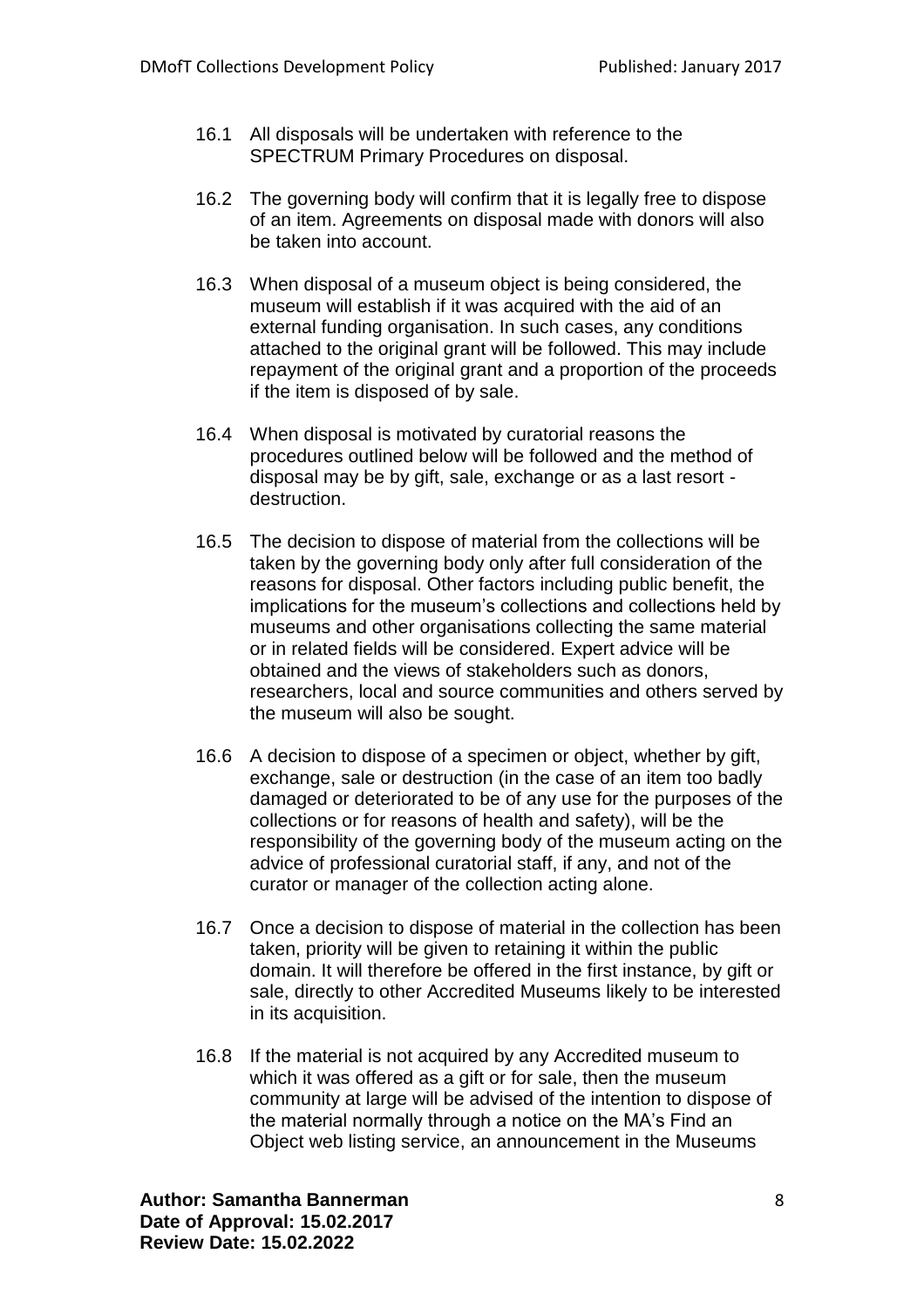Association's Museums Journal or in other specialist publications and websites (if appropriate).

- 16.9 The announcement relating to gift or sale will indicate the number and nature of specimens or objects involved, and the basis on which the material will be transferred to another institution. Preference will be given to expressions of interest from other Accredited Museums. A period of at least two months will be allowed for an interest in acquiring the material to be expressed. At the end of this period, if no expressions of interest have been received, the museum may consider disposing of the material to other interested individuals and organisations giving priority to organisations in the public domain.
- 16.10 Any monies received by the museum governing body from the disposal of items will be applied solely and directly for the benefit of the collections. This normally means the purchase of further acquisitions. In exceptional cases, improvements relating to the care of collections in order to meet or exceed Accreditation requirements relating to the risk of damage to and deterioration of the collections may be justifiable. Any monies received in compensation for the damage, loss or destruction of items will be applied in the same way. Advice on those cases where the monies are intended to be used for the care of collections will be sought from Museums Galleries Scotland.
- 16.11 The proceeds of a sale will be allocated so it can be demonstrated that they are spent in a manner compatible with the requirements of the Accreditation standard. Money must be restricted to the long-term sustainability, use and development of the collection.
- 16.12 Full records will be kept of all decisions on disposals and the items involved and proper arrangements made for the preservation and/or transfer, as appropriate, of the documentation relating to the items concerned, including photographic records where practicable in accordance with SPECTRUM Procedure on deaccession and disposal.

#### *Disposal by exchange*

16.13 The museum will not dispose of items by exchange.

#### *Disposal by destruction*

16.14 If it is not possible to dispose of an object through transfer or sale, the governing body may decide to destroy it.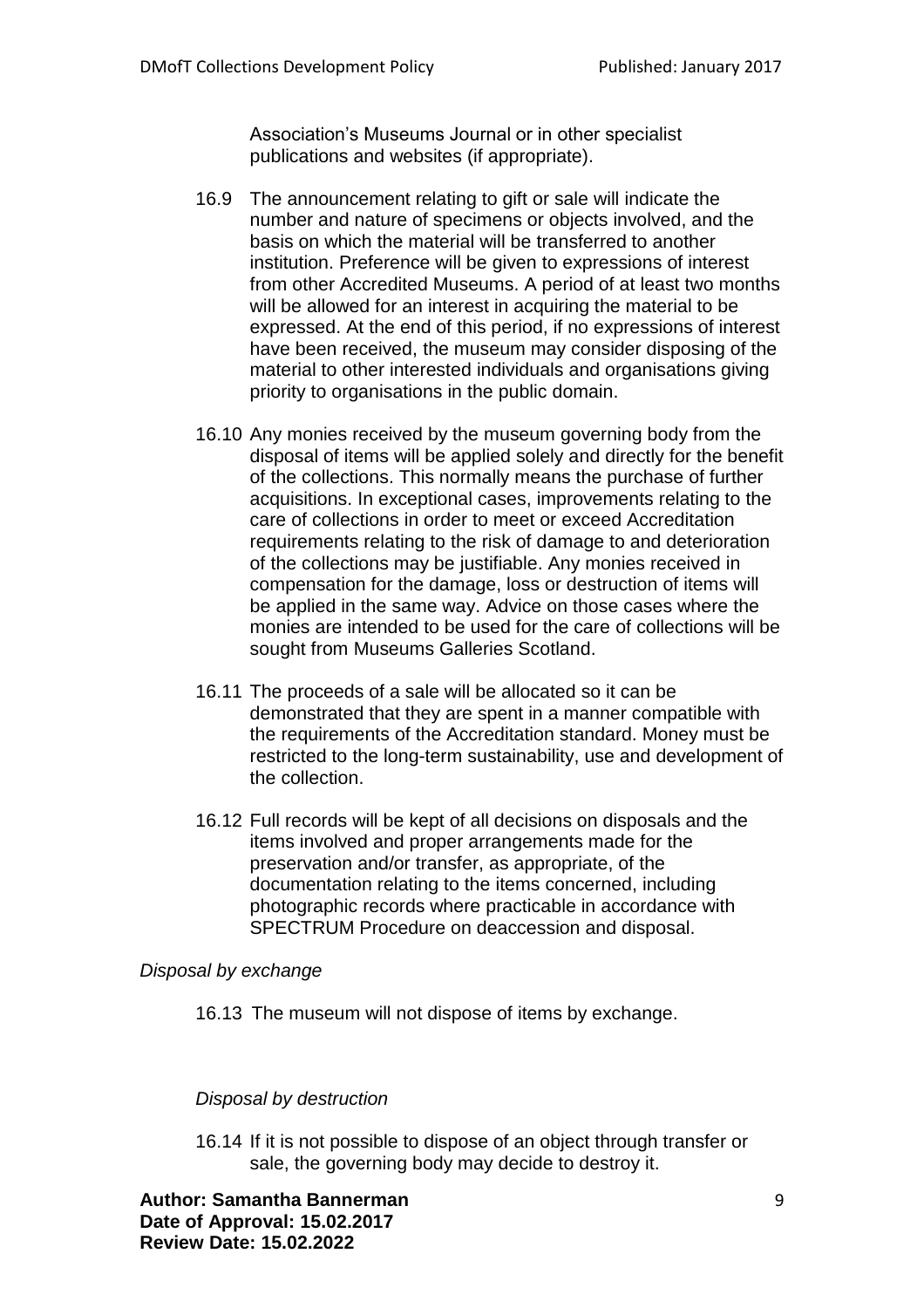- 16.15 It is acceptable to destroy material of low intrinsic significance (duplicate mass-produced articles or common specimens which lack significant provenance) where no alternative method of disposal can be found.
- 16.16 Destruction is also an acceptable method of disposal in cases where an object is in extremely poor condition, has high associated health and safety risks or is part of an approved destructive testing request identified in an organisation's research policy.
- 16.17 Where necessary, specialist advice will be sought to establish the appropriate method of destruction. Health and safety risk assessments will be carried out by trained staff where required.
- 16.18 The destruction of objects should be witnessed by an appropriate member of the museum workforce. In circumstances where this is not possible, eg the destruction of controlled substances, a police certificate should be obtained and kept in the relevant object history file.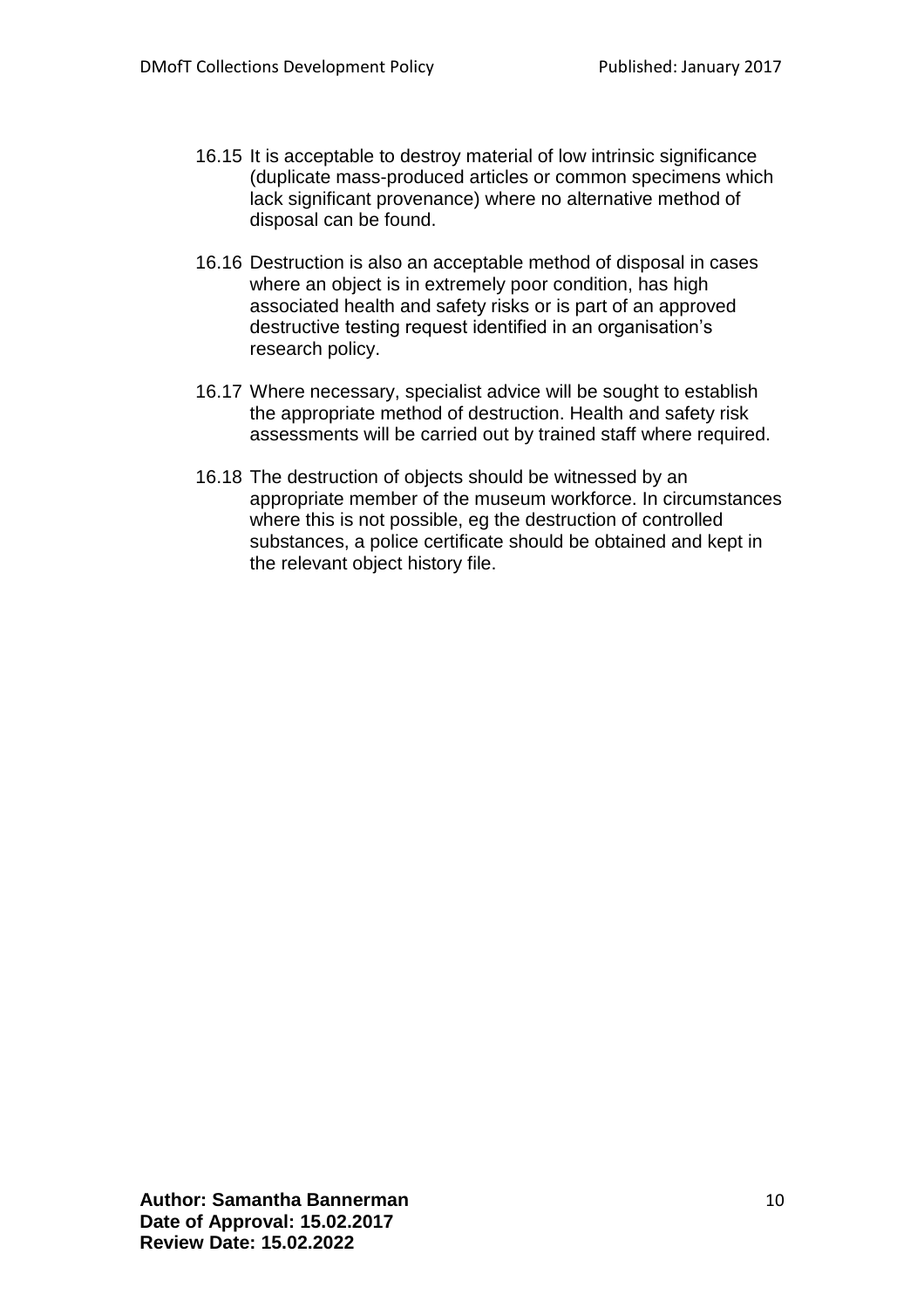# **Appendix 1. Examples from the collection**

- 2016-018 Full scale replica of Preston Watson aeroplane number One. Preston Watson was an aviation pioneer, born in Dundee in 1880, and thought by some to have achieved powered flight in 1903 before the Wright Brothers.
	- 2010-14 Ashford litter wooden hand pushed ambulance trolley, Dundee provenance, 1920-1929

2011-002 Rowing boat, Dundee Boat Club

2016-014 Railway brake van lamp

2016-015 Railway luggage barrow

11